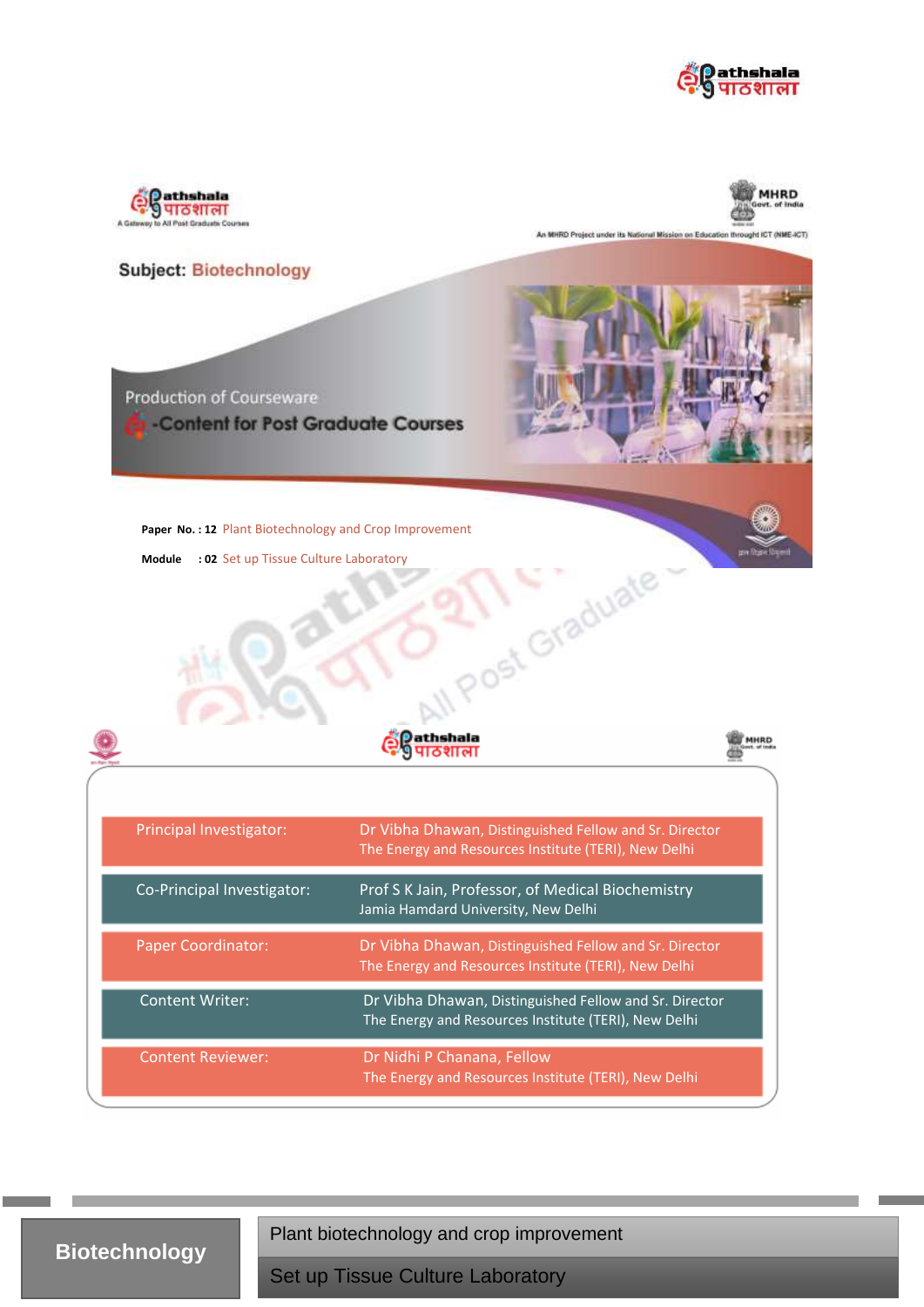

| <b>Description of Module</b> |                                          |  |
|------------------------------|------------------------------------------|--|
| <b>Subject Name</b>          | Biotechnology                            |  |
| <b>Paper Name</b>            | Plant biotechnology and crop improvement |  |
| <b>Module Name/Title</b>     | Set up Tissue Culture Laboratory         |  |
| <b>Module Id</b>             | 02                                       |  |
| <b>Pre-requisites</b>        |                                          |  |
| <b>Objectives</b>            |                                          |  |
| <b>Keywords</b>              |                                          |  |
|                              | A Gateway to All Post Graduate Court     |  |

**Biotechnology**

Plant biotechnology and crop improvement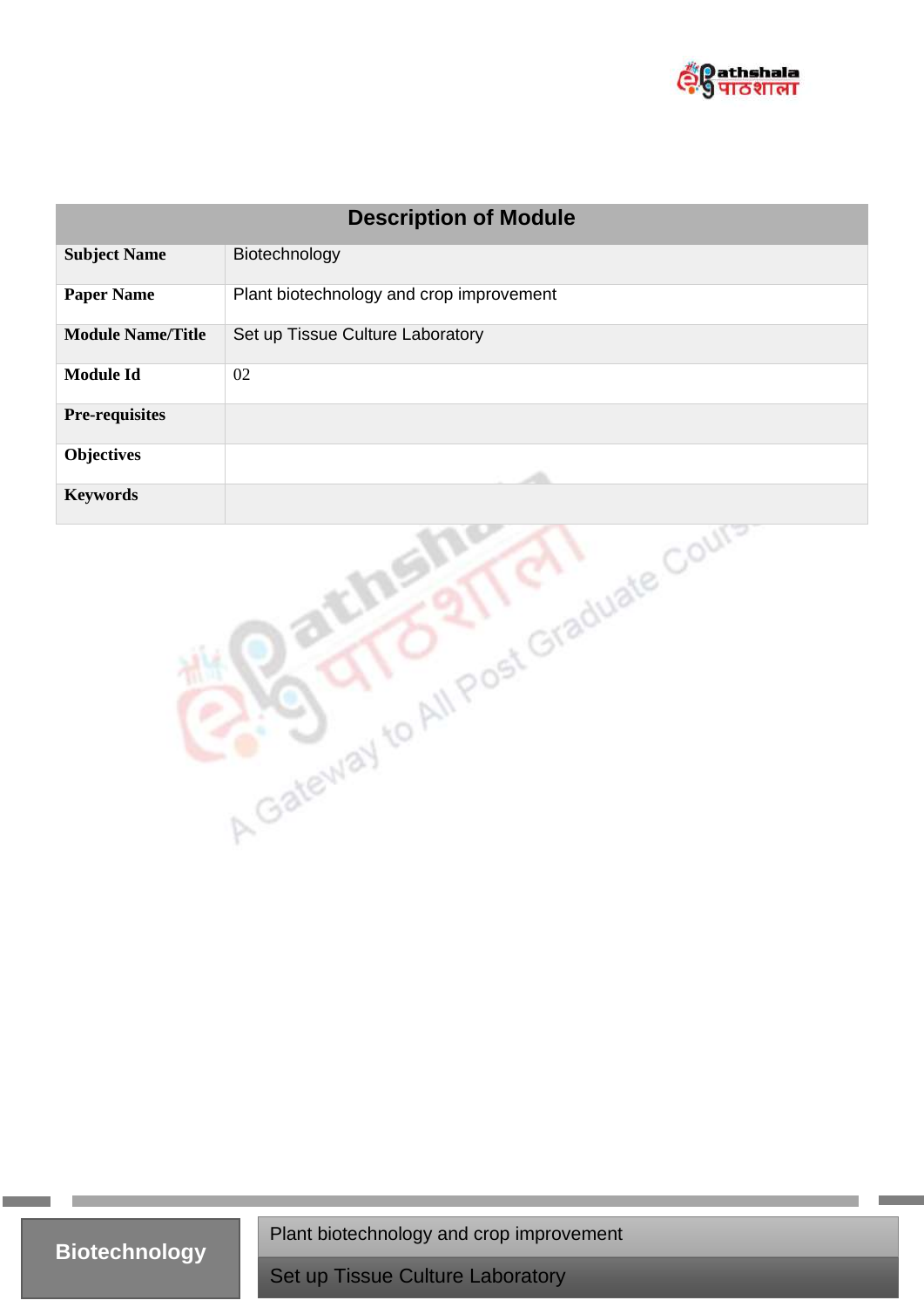

## Setting up a Tissue Culture Laboratory

#### **Table of contents**

| 1.  |                            |  |
|-----|----------------------------|--|
|     |                            |  |
| 2.  |                            |  |
| 3.  |                            |  |
| 4.  |                            |  |
| 5.  |                            |  |
| 6.  |                            |  |
| 7.  |                            |  |
| 8.  |                            |  |
| 9.  |                            |  |
| 10. |                            |  |
| 11. |                            |  |
|     |                            |  |
|     | A Gateway to All Post Grad |  |

**Biotechnology** 

Plant biotechnology and crop improvement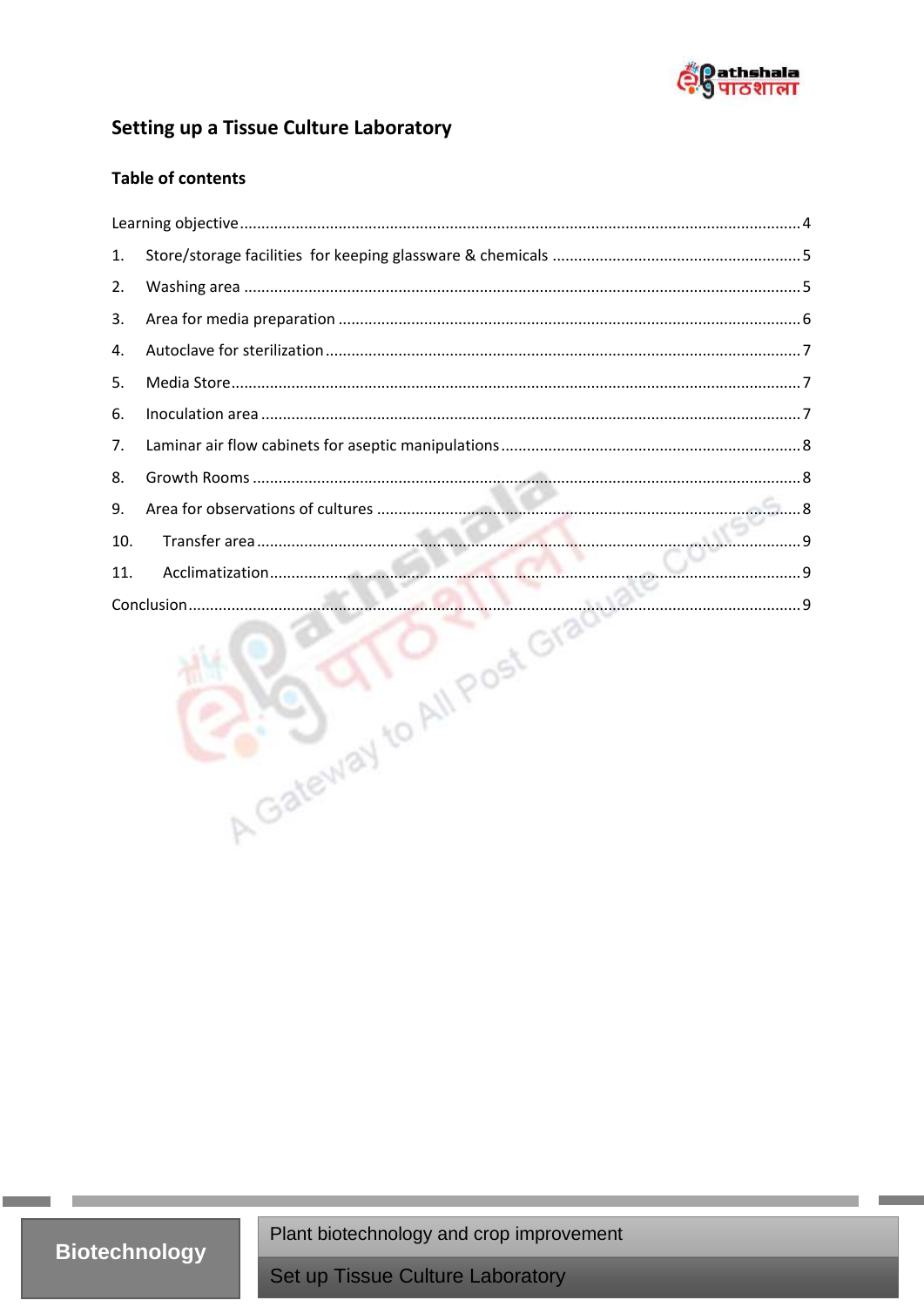

## <span id="page-3-0"></span>Learning objective

For any tissue culture work a well equipped laboratory is required, depending on the size and nature of operations, the requirement may vary both in terms of size and investments.

In this module, you will learn about the basic infrastructure that is required for research or a commercial laboratory. The laboratory consists of an area for storing glassware, plasticware and chemicals; an area where washing of used glassware / plasticware can be done; area for drawing of washed vials; media preparation area where equipment and chemicals used for media preparation are kept; autoclave for sterilization; Inoculation room and laminar air flow cabinet where aspectic manupulations are carried out; growth rooms for maintaining cultures and an area for acclamatization of plantlets are required.

Tissue culture laboratory, whether for research or for commercial purpose, must have provision for certain basic facilities. The laboratory should consist of:

- 1) Store/storage facilities for keeping glassware & chemicals
- 2) Washing area
- 3) Area for media preparation
- 4) Autoclave for sterilization
- 5) Media Store
- 6) Laminar air flow cabinets for aseptic manipulations
- 7) Growth rooms for maintaining cultures under controlled conditions of light and temperature
- 8) Area for observations of cultures
- 9) Transfer area
- 10) Acclimatization

# **Biotechnology**

Plant biotechnology and crop improvement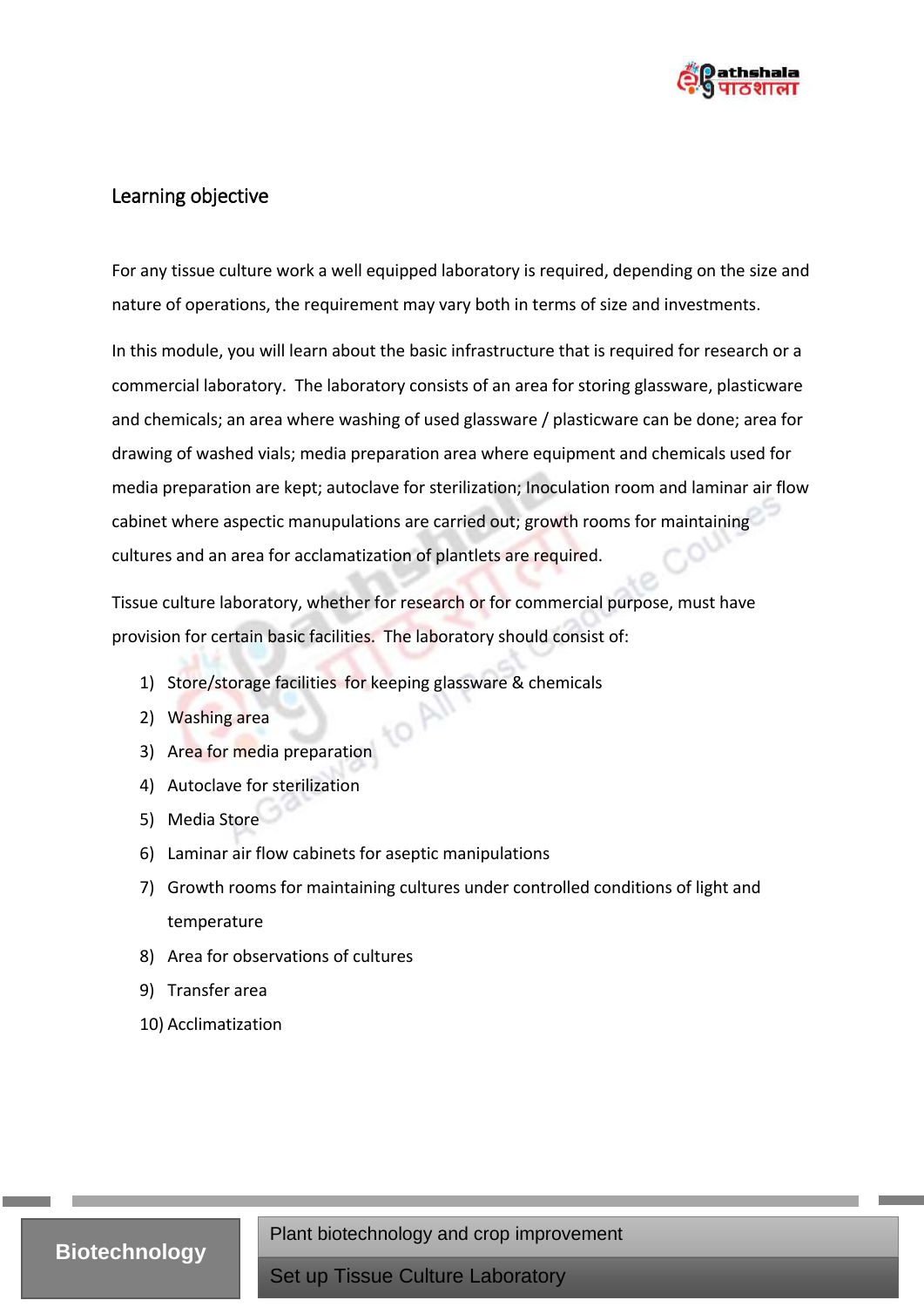

# <span id="page-4-0"></span>1. Store/storage facilities for keeping glassware & chemicals

Plant tissue culture requires large numbers of chemicals; variety of glassware and plasticware and inventory of the same needs to be maintained. Some of the chemicals are not available locally and are thus imported calling for maintaining adequate stock. Most laboratories work out a reorder level to remain well equipped and not suffer from any delays. Like any other store, shelves / almirahs are integral part. Also, some of the chemicals are to be stored at low temperature and thus provision for double door refrigerator/ deep freezer is made.

## <span id="page-4-1"></span>2. Washing area

The washing area should have adequate supply of good quality running tap water. Depending upon the size of the laboratory, washing area can either have separate tanks for soaking or used glass ware/ plasticware or may manage with plastic buckets / tubs. Many laboratories opt for glassware washing machine but most prefer to go for manual as the volumes that can be washed in automatic machines are too small and energy costs are very high. Even countries in the west, where manpower cost are comparatively high, preference is given for disposable vessles than cleaning them with automatic machines. In many laboratories where volumes are reasonable, soaking followed by washing with brushes is followed. While laboratories having large volumes, brushes on the motor are employed. The first step in washing involves dipping in mild acid solutions (not always essential) followed by dipping in soap solution; manual / brushing on the motor washing; washing with tap water and final rinse with RO / good quality water.

Depending on the location,ground water / potable water can be used for washing but final rinse is to be given with RO / deionized water. This is essential as any residue sticking to the glassware of the water such as detergent, inorganic or organic salts can have determinatal impact on growing tissue. For protoplast / molecular biology experiments, final rinse is to be given with mili-Q water. However, this being expensive is restricted to only the glassware which is to be used for sophisticated high precision research experiments.

In many laboratories hot air ovens are kept to dry glassware but commercial laboratories avoid this step and washed glassware is kept upside down atleast overnight.

## **Biotechnology**

Plant biotechnology and crop improvement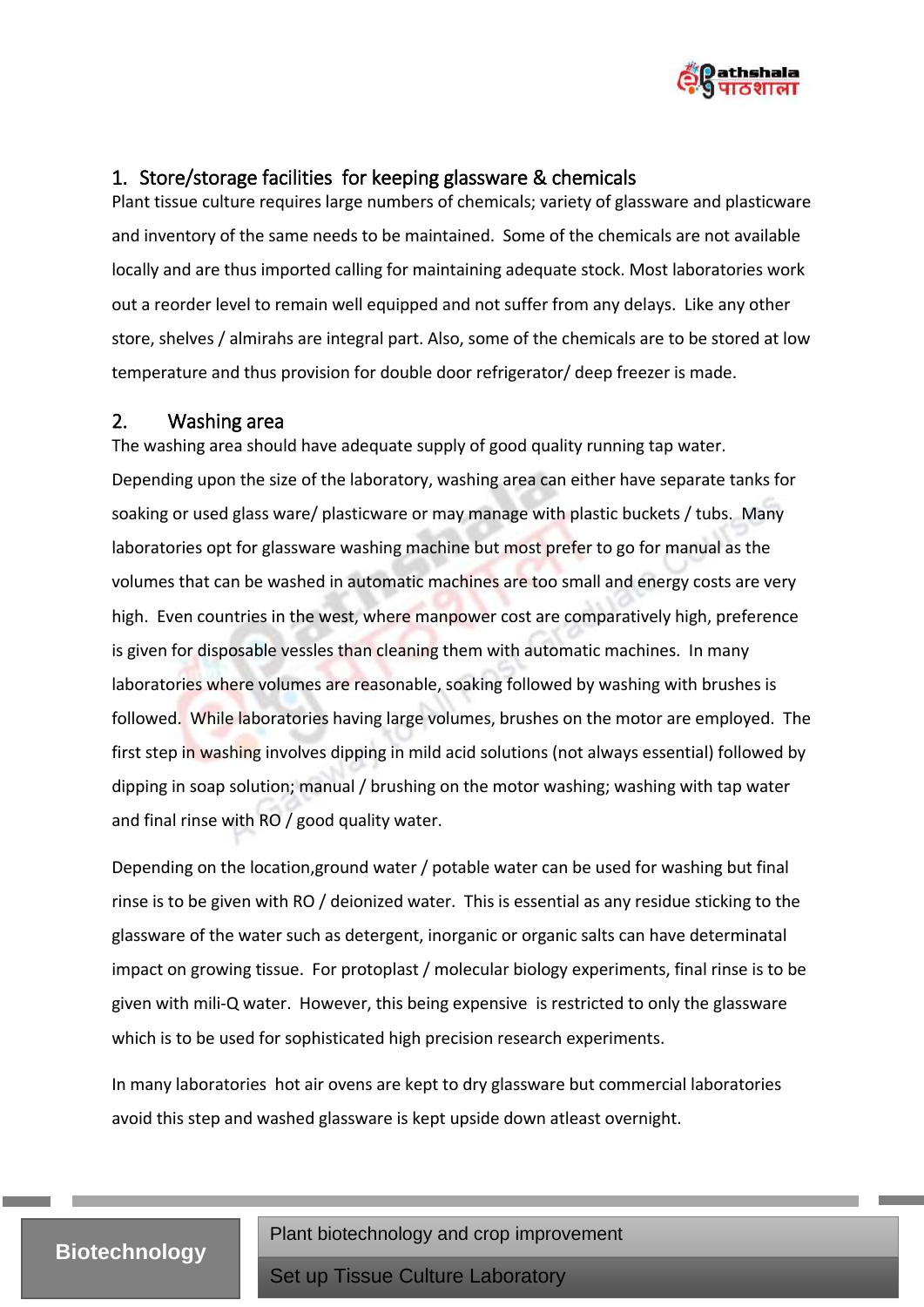

It is desirable to have washing area separated from the media preparation area. The two areas, however, should be linked.

#### <span id="page-5-0"></span>3. Area for media preparation

Media room can be considered as the kitchen of the tissue culture facility. Usually, it consist of a working table in the centre and benches along the walls. The tops of the working table is usually covered with wood / laminated board. Use of granite / stone is avoided as it leads to brackage of glassware with minimal of mishandling. The height of the tables and benches should be suitable for working while standing as well as sitting on stools. The benches are required to keep small equipments such as balances (top pan macro balance and analytical micro) for weighing chemicals; pH meter; magnetic stirrer; hot plate; media dispenser; gas stove; etc. Above the benches, shelves are kept to store chemicals which are used for media preparation. Inside the media preparation room, provision is made for keeping either a double door refrigerator or a refrigerator and a deep freeze. Depending on the size of the laboratory either an autoclave is kept inside the media room or provision for separate media sterilization room is made.

For accurate measurement of various constituents of culture media, balances are required. Top pan balance is used for measuring larger quantities of chemicals (in gms), including inorganic salts; sugar; agar, etc. Analytical balance is used for measuring smaller quantities (in mgs) including growth regulators. pH meter is used for measuring and adjusting the hydrogen ion concentration of the culture media. Adjusting pH medium is essential not only for solidification of agar, but also for ensuring availability of various salts. To prepare media, agar and sugar are weighed and put in borosilicate flask with RO/ Distilled / double distilled water. The flask is put either in an autoclave and temperature build to  $80 - 100^{\circ}$ C or agar melting is done on a gas stove. The agar – sugar – water is heated in stainless steel pans with constant stirring. In the melting agar – sugar – water solution, macro / micro / iron / vitamin stock solution are added and final volume is made. pH of the media is adjusted with IN NaOH or IN HCl solution. Depending on the objective, range of glass vials are used – ranging from test-tubes disposable jars / glass bottles, etc. The pouring can either be done manually or through a media dispenser. The amount of medium to be poured in each vial depends on the size of the vial; number of explants and duration for which culture is kept. In test – tubes, 20 ml media is poured while in 400 ml jar, 50 ml of

## **Biotechnology**

Plant biotechnology and crop improvement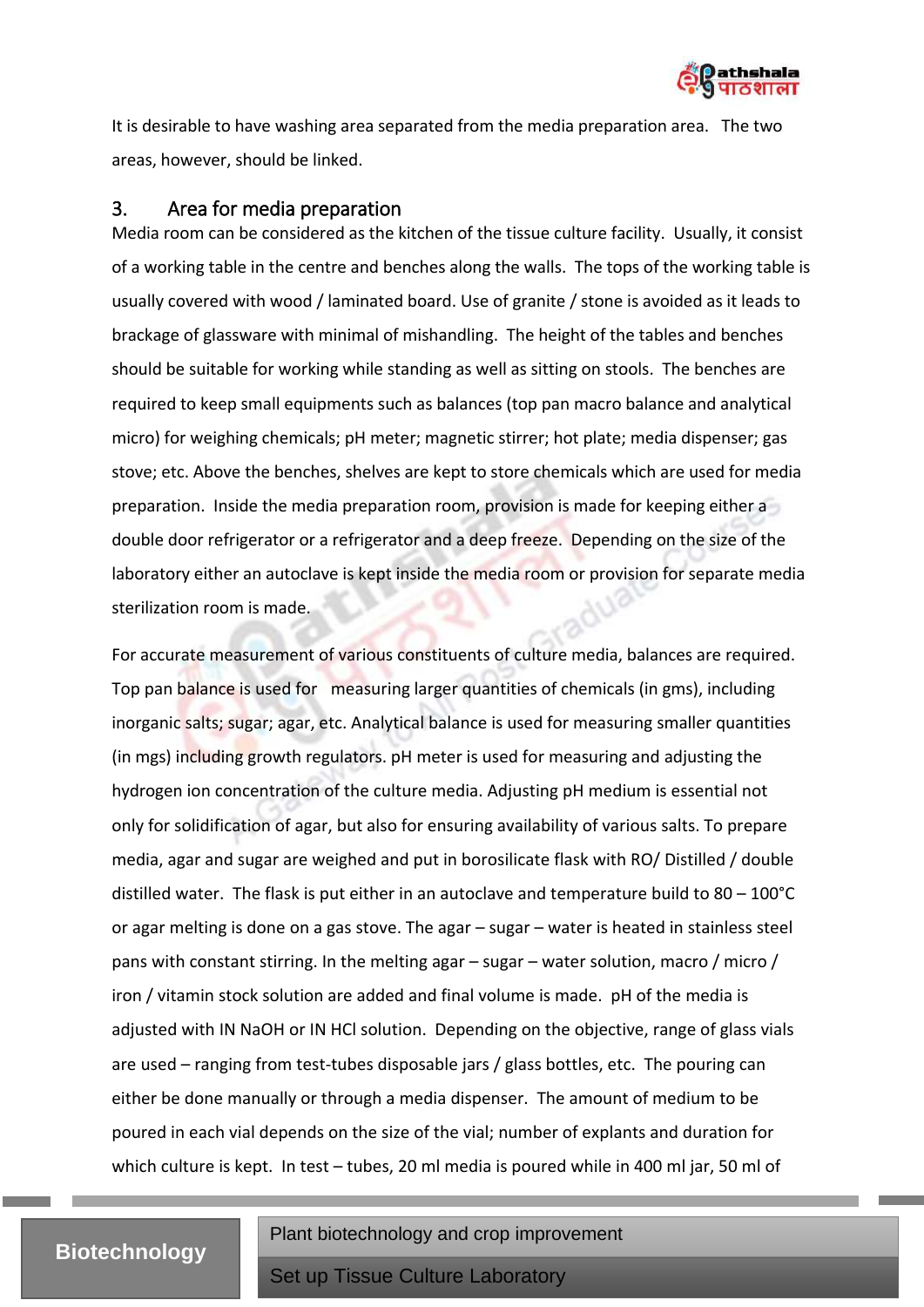

medium is poured.

#### <span id="page-6-0"></span>4. Autoclave for sterilization

Autoclave is either kept inside the media preparation area or is kept in a separate room. While the media preparation room can be air-conditioned, autoclave, it is kept in a well ventilated room as it generates lot of heat. In commercial tissue culture labs, double door autoclaves are used in which the prepared media is loaded from one side and after sterilization, unloaded in the media store which is part of the clean area. The size and shape of the autoclave again is dictated by the scale of the plant tissue culture being practised. A smaller size autoclave is required to engage with molecular biology / protoplast culture. On the other hand in laboratories practing micropropagation, large autoclaves are required. Autoclave is an equipment for generating steam under pressure. At pressure of 15 Ibs; and temperature of 121 $^{\circ}$  C for 15 – 25 min. (depending on the quantity of media), the media gets sterilized. For sterilizing contaminated cultures,  $30 - 40$  min. duration is chosen. The dry cycle is run for sterilizing instruments, lab coats; plates for dissection, etc. The duration of dry cycle is usually one hour. To avoid spreading of contaninants, it is advisable to autoclave contaminated jars for an hour and immediaterly discard agar.

#### <span id="page-6-1"></span>5. Media Store

In large tissue culture facililites a provision for separate room is made which is fitted with UV lights and adequate shelves. Sterilized media is stored for at least 3 days prior to inoculation. The double door autoclave, opens directly in media store and media which it is still in molten stage is shifted to shelves. If slants are to be made (specially in case of test tubes) to increase the surface area, it is done in the media store. This area is a part of clean area and is maintained under class 100,000 level.

#### <span id="page-6-2"></span>6. Inoculation area

While smaller laboratories have transfer hoods fitted with UV lights, laminar air flow cabinets are common. They can be kept either in a quite corner of the general laboratory or in larger laboratories separate transfer room is created. Transfer room has high level of cleanliness and is comparable to operation theatre in a hospital as all aseptic manupulations are to be carried out here. This area has restricted entry and all those working here follow hygine.

## **Biotechnology**

Plant biotechnology and crop improvement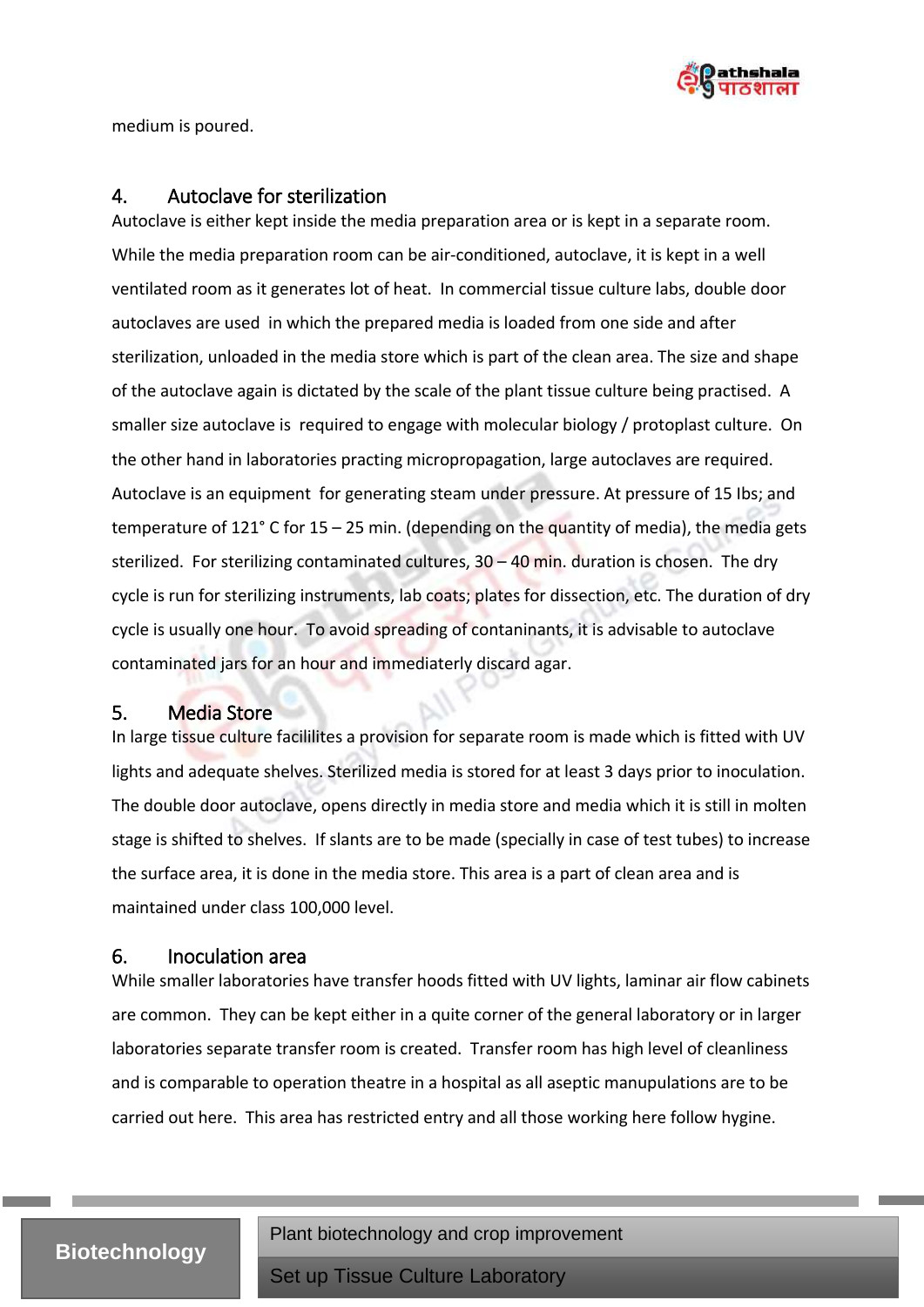

## <span id="page-7-0"></span>7. Laminar air flow cabinets for aseptic manipulations

All the aseptic manipulations are carried out inside the Laminar Airflow cabinets. There is a unidirectional flow of sterile air through HEPA filters that flows in the cabinet where cultures are prepared and transferred to the media. They are also fitted with UV lights to prevent growth of microbes in the cabinet while it is not in use. The culture media / mother cultures are provided to operators / researchers on a trolley which also serve as a size bench for them. It is advisable to have fire extingushers in this area as there is use of heat / fire and rectified spirit. Till few years back, spirit lamps were used to sterilize instruments that were dipped in rectified spirit and flamed. However, these have been replaced with hot bead sterilizer where temperature of 200 °C. is maintained and after every operation, instruments are kept in hot beat steralizers for a couple of minutes to sterilize them. The laminar air flow cabinets are monitored continuously for the air pressure and strict schedule is followed for cleaning fo pre-filters. While working, operators surface sterilize their hands and arms with rectified spirit; wear cap and face mask to avoid any infection.

#### <span id="page-7-1"></span>8. Growth Rooms

Growth rooms are rooms in which culture are maintained under controlled conditions of light and temperature. The growth room typically has one entry and has no windows. To maintain high level of cleanliness this room is maintained under class 100,000 by passing air through filters; has plastic paints on the walls and have air ducks opening at individual shelf level to maintain uniform temperature. The temperature is constantly maintained and fluctuation of as low as  $\pm 2$  ° C is premisible. Usually light is provided by cool white florecent lamps which is gradually getting replaced by CFL / LED bulbs. Precautions are taken that there is no heating of cultures that are kept above the rack. In many laboratories use of glass / transparent fiber glass is favoured so as to maximise light. Since cost of maintaining this room is fairly high, racks on rail are practiced in many commercial tissue culture units. Depending on the nature of the experiments, shaking machines (horizontal / rotary ) are prevalent. BOD incubators with or without shaking provisions are also used in research laboratories. You will learn about specific requirements for suspension culture / single cell culture/ protoplast culture in the subsequent chapters.

## <span id="page-7-2"></span>9. Area for observations of cultures

While in research laboratories no separate provision is made in commercial laboratories, a separate room is made for taking observations and observing cultures under the microcopes. Compound microscope enables detection of bacteria and fungi in culture; a provision for stereo microscope can also be made for dissecting small size meristematic dome for getting clean explants from virus infected plants. However, these operations are carried out in laminar flow cabinet.

# **Biotechnology**

Plant biotechnology and crop improvement